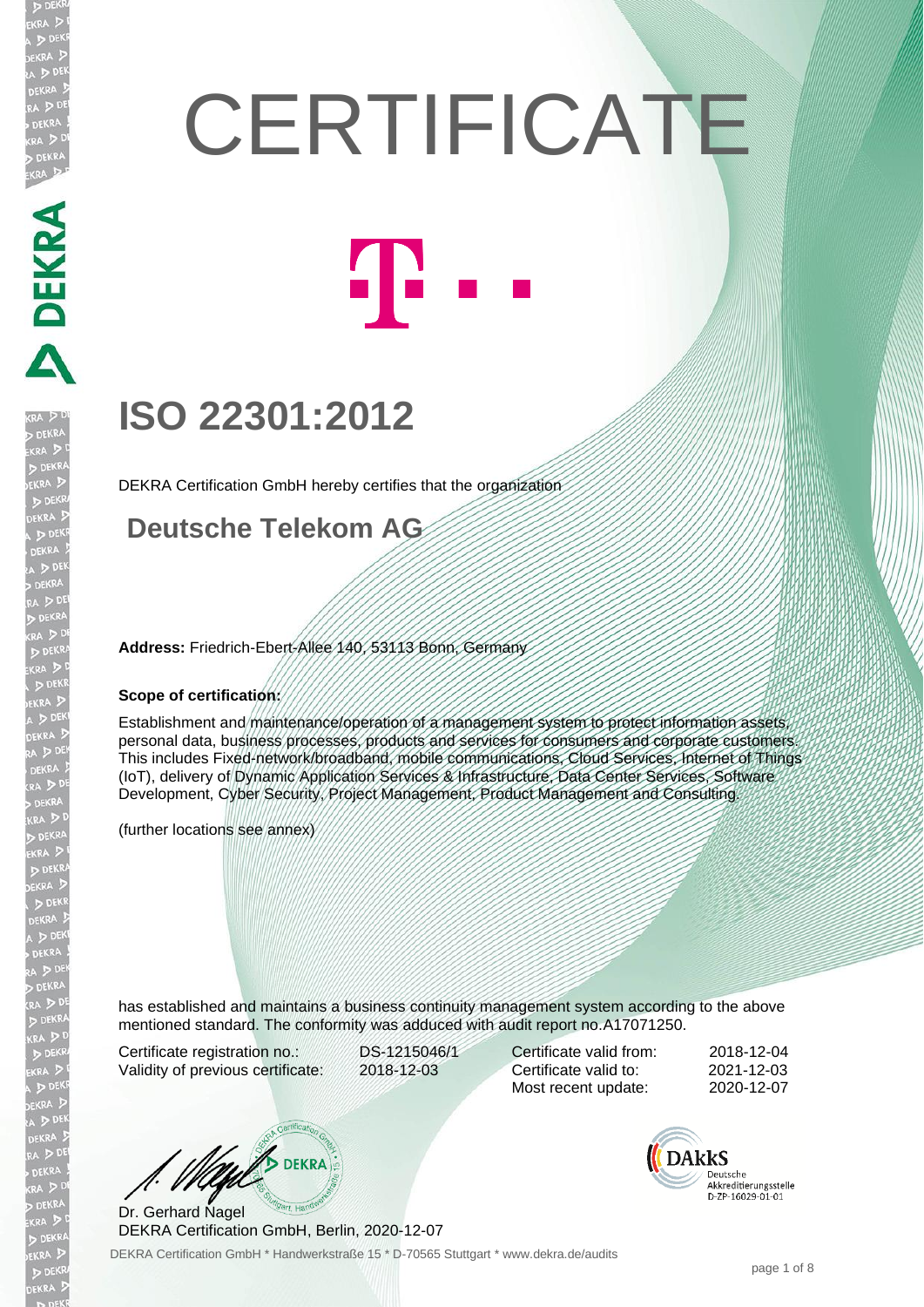valid from 2018-12-04 to 2021-12-03

| b)<br><b>CRA</b> |
|------------------|
|                  |
| 4                |
| j                |
| ١                |
|                  |
| ١                |
|                  |
| i                |
| į                |
|                  |
|                  |
|                  |
|                  |
|                  |
|                  |
|                  |
| ļ                |
| j.               |
|                  |
| KR<br>J          |
|                  |
|                  |
|                  |
| Ç                |
|                  |
| P                |
|                  |
|                  |
|                  |
|                  |
|                  |
|                  |
| 5                |
|                  |
|                  |
|                  |
|                  |
|                  |
|                  |
|                  |
|                  |
|                  |
|                  |
|                  |
|                  |
|                  |
|                  |
|                  |
|                  |
|                  |
|                  |
|                  |
|                  |

|     | Headquarter                                    |                                                                          | <b>Scope of</b><br>certification |
|-----|------------------------------------------------|--------------------------------------------------------------------------|----------------------------------|
|     | Deutsche Telekom AG                            | Friedrich-Ebert-Allee 140<br>53113 Bonn<br>Germany                       | See page 1                       |
|     |                                                | at the following locations / at the companies at the following locations | <b>Scope of</b><br>certification |
| 1.  | <b>Central Function Security</b><br>Management | Friedrich-Ebert-Allee 140<br>53113 Bonn<br>Germany                       | See page 1                       |
| 2.  | Deutsche Telekom Security GmbH                 | Bonner Talweg 100<br>53113 Bonn<br>Germany                               | See page 1                       |
| 3.  | Deutsche Telekom Security GmbH                 | Reuterstrasse 65<br>53115 Bonn<br>Germany                                | Sée page 1                       |
| 4.  | Deutsche Telekom Security GmbH                 | Deutsche-Telekom-Allee 9<br>64295 Darmstadt<br>Germany                   | See page 1                       |
| 5.  | Deutsche Telekom Security GmbH                 | Querstrasse 1-11<br>04103 Leipzig<br>Germany                             | See page 1                       |
| 6.  | Deutsche Telekom Security GmbH                 | Untere Industriestrasse 20<br>57250 Netphen<br>Germany                   | See page 1                       |
| 7.  | Deutsche Telekom Security GmbH                 | Holzhauser Strasse 4-8<br>13509 Berlin<br>Germany                        | See page 1                       |
| 8.  | T-Systems International GmbH                   | Hahnstrasse 43d<br>60528 Frankfurt/Main<br>Germany                       | See page 1                       |
| 9.  | T-Systems International GmbH                   | Eschborner Landstrasse 100<br>60489 Frankfurt/Main<br>Germany            | See page 1                       |
| 10. | T-Systems International GmbH                   | Kruppstrasse 121<br>60388 Frankfurt/Main<br>Germany                      | See page 1                       |
| 11. | T-Systems International GmbH                   | Lübecker Strasse 2<br>39124 Magdeburg<br>Germany                         | See page 1                       |
| 12. | T-Systems International GmbH                   | Am Schiens 10-11<br>39221 Bördeland/Biere<br>Germany                     | See page 1                       |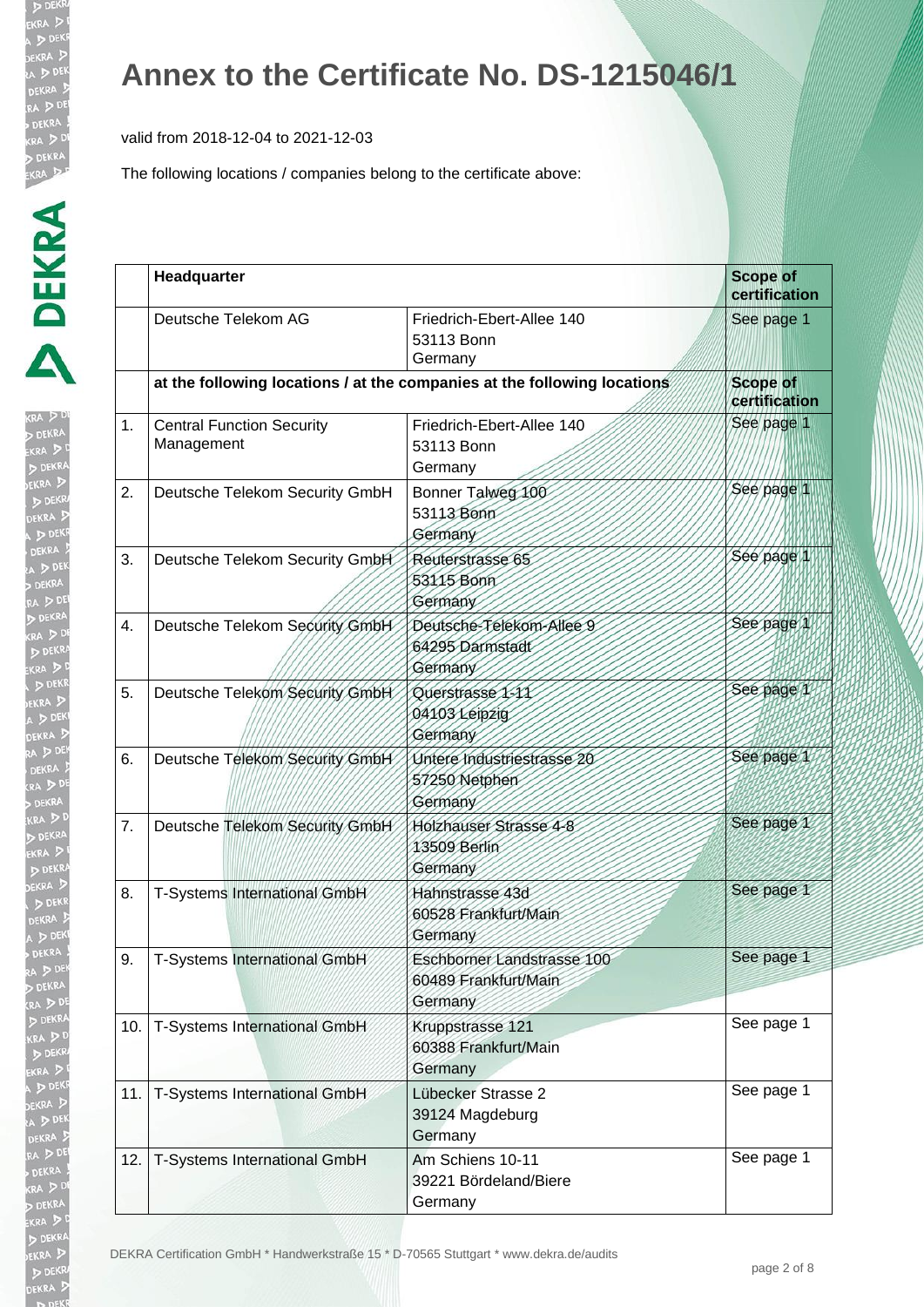valid from 2018-12-04 to 2021-12-03

| I.<br>(RA)                   |
|------------------------------|
|                              |
| Ì                            |
|                              |
|                              |
| ÿ                            |
|                              |
|                              |
| $\frac{1}{2}$                |
| I<br>j                       |
|                              |
| j<br>$\frac{1}{2}$           |
| ļ                            |
| į                            |
|                              |
|                              |
|                              |
| $\ddot{\phantom{a}}$         |
| <b>XXXX</b><br>$\frac{1}{2}$ |
|                              |
| $\frac{1}{2}$                |
|                              |
|                              |
|                              |
| ĺ                            |
| ì                            |
|                              |
|                              |
|                              |
|                              |
| ŀ                            |
|                              |
|                              |
|                              |
|                              |
|                              |
|                              |
|                              |
|                              |
|                              |
|                              |
|                              |
|                              |
|                              |
|                              |
|                              |
|                              |
|                              |
|                              |
|                              |
|                              |
|                              |
|                              |
|                              |

|     | Headquarter                                        |                                                                                        | <b>Scope of</b><br>certification |
|-----|----------------------------------------------------|----------------------------------------------------------------------------------------|----------------------------------|
|     | Deutsche Telekom AG                                | Friedrich-Ebert-Allee 140<br>53113 Bonn<br>Germany                                     | See page 1                       |
|     |                                                    | at the following locations / at the companies at the following locations               | <b>Scope of</b><br>certification |
| 13. | T-Systems International GmbH                       | Dachauer Strasse 665<br>80995 München<br>Germany                                       | See page 1                       |
| 14. | T-Systems International GmbH                       | Elisabeth-Selbert-Strasse 1<br>80939 München<br>Germany                                | See page 1                       |
| 15. | T-Systems Austria GesmbH                           | Rennweg 97-99<br>1030 Wien<br>Austria                                                  | Sée page 1                       |
| 16. | T-Systems Austria GesmbH                           | Richard-Neutra-Gasse 10<br>1210 Wien<br>Austria                                        | See page 1                       |
| 17. | Software Daten Service<br>Gesellschaft m/b/H/      | Rennweg 97-99<br>1030 Wien<br>Austria                                                  | See page 1                       |
| 18. | T-Systems do Brasil / Ltda.                        | Rua Olimpiadas, 205 - Vila Olimpia<br>04551-000 - Sao Paulo / SP<br>Brazil             | See page 1                       |
| 19. | T-Systems do Brasil Ltda.                          | Alameda Araguacema, 187 - Tambore<br>06460-070 Barueri / SP<br>Brazil                  | See page 1                       |
| 20. | T-Systems do Brasil Ltda.                          | Rua Baffin, 32/60 - Chácara Inglesa<br>09750-620 - São Bernardo do Campo/ SP<br>Brazil | See page 1                       |
| 21. | T-Systems do Brasil Ltda.                          | Rua Ingo Hering, 20 - Bom Retiro<br>89010-205 - Blumenau / SC<br><b>Brazil</b>         | See page 1                       |
| 22. | Deutsche Telekom Systems<br>Solutions Hungary Kft. | Tóth Kálmán u. 2/B (Mill Park)<br>1097 Budapest<br>Hungary                             | See page 1                       |
| 23. | Deutsche Telekom Systems<br>Solutions Hungary Kft. | Vezér u. hrsz. 0204/15 (TUDÁSPARK)<br>4032 Debrecen<br>Hungary                         | See page 1                       |
| 24. | Deutsche Telekom Systems<br>Solutions Hungary Kft. | Nagy Lajos király útja 11.<br>7621 Pécs<br>Hungary                                     | See page 1                       |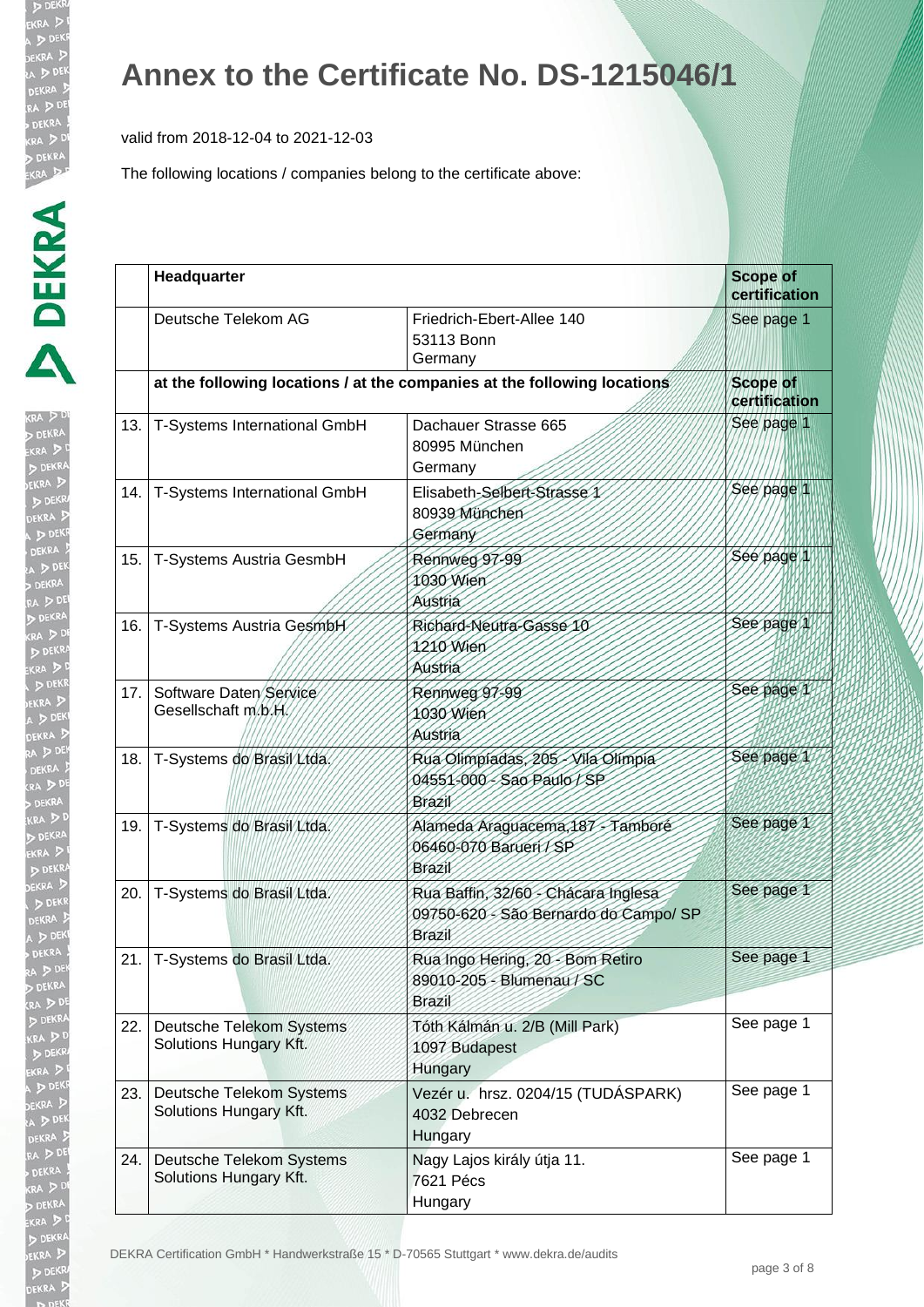valid from 2018-12-04 to 2021-12-03

The following locations / companies belong to the certificate above:

| ť                        |
|--------------------------|
| Þ                        |
| ļ.<br>j<br>$\frac{1}{3}$ |
|                          |
| ļ<br>j                   |
| $\frac{1}{2}$            |
| ļ<br>l                   |
| ſ.<br>I                  |
| いいりょう<br>١               |
|                          |
|                          |
|                          |
|                          |
|                          |
|                          |
|                          |

|      | Headquarter                                            |                                                                                                                        | <b>Scope of</b><br>certification |
|------|--------------------------------------------------------|------------------------------------------------------------------------------------------------------------------------|----------------------------------|
|      | Deutsche Telekom AG                                    | Friedrich-Ebert-Allee 140<br>53113 Bonn<br>Germany                                                                     | See page 1                       |
|      |                                                        | at the following locations / at the companies at the following locations                                               | <b>Scope of</b><br>certification |
| 25.  | Deutsche Telekom Systems<br>Solutions Hungary Kft.     | Rákóczi út 19<br>7621 Pécs,<br>Hungary                                                                                 | See page 1                       |
| 26.1 | Deutsche Telekom Systems<br>Solutions Hungary Kft.     | Bocskai u. 8/B<br>6721 Szeged<br>Hungary                                                                               | See page 1                       |
|      | 27. Deutsche Telekom Systems<br>Solutions Hungary Kft. | Rókusi krt. 2-10.<br>6724 Szeged<br>Hungary                                                                            | Sée page 1                       |
| 28.  | T-Systems ITC Iberia, S.A.                             | Calle Sancho de Avila, 110-130<br>08018 Barcelona<br>Spain                                                             | See page 1                       |
| 29.  | T-Systems ITC (beria, S.A.                             | Parcela PC1 08 01<br>Carretera BP-1413 Km 3,7<br>08290 Cerdanyola del Valles<br>Spain                                  | See page 1                       |
| 30.  | T-Systems ITC Iberia, S.A.                             | Cami de Valls, 81-87<br>43204 Reus<br>Spain                                                                            | See page 1                       |
| 31.1 | T-Systems ITC Iberia, S.A.                             | Avinguda Bellisens, 42<br>43204 Reus<br>Spain                                                                          | See page 1                       |
| 32.  | T-Systems ITC Iberia, S.A.                             | Orduña, 2<br>28034 Madrid<br>Spain                                                                                     | See page 1                       |
| 33.  | T-Systems ITC Ibéria, S.A.<br>Sucursal em Portugal     | <b>Edifício Atlantis</b><br>Av. Dom João II, nº 44 C<br>1990-095 Lisboa<br>Portugal                                    | See page 1                       |
| 34.  | T-Systems ITC Ibéria, S.A. -<br>Sucursal em Portugal   | Parque de Fornecedores da VW Autoeuropa<br>Edificio Sogepin - T-Systems<br>2951-510 Quinta do Anjo Palmela<br>Portugal | See page 1                       |
| 35.  | T-Systems ITC Ibéria, S.A. -<br>Sucursal em Portugal   | Volkswagen Autoeuropa, Ed. 11<br>Quinta da Marquesa<br>2954-024 Quinta do Anjo<br>Portugal                             | See page 1                       |

DEKRA Certification GmbH \* Handwerkstraße 15 \* D-70565 Stuttgart \* www.dekra.de/audits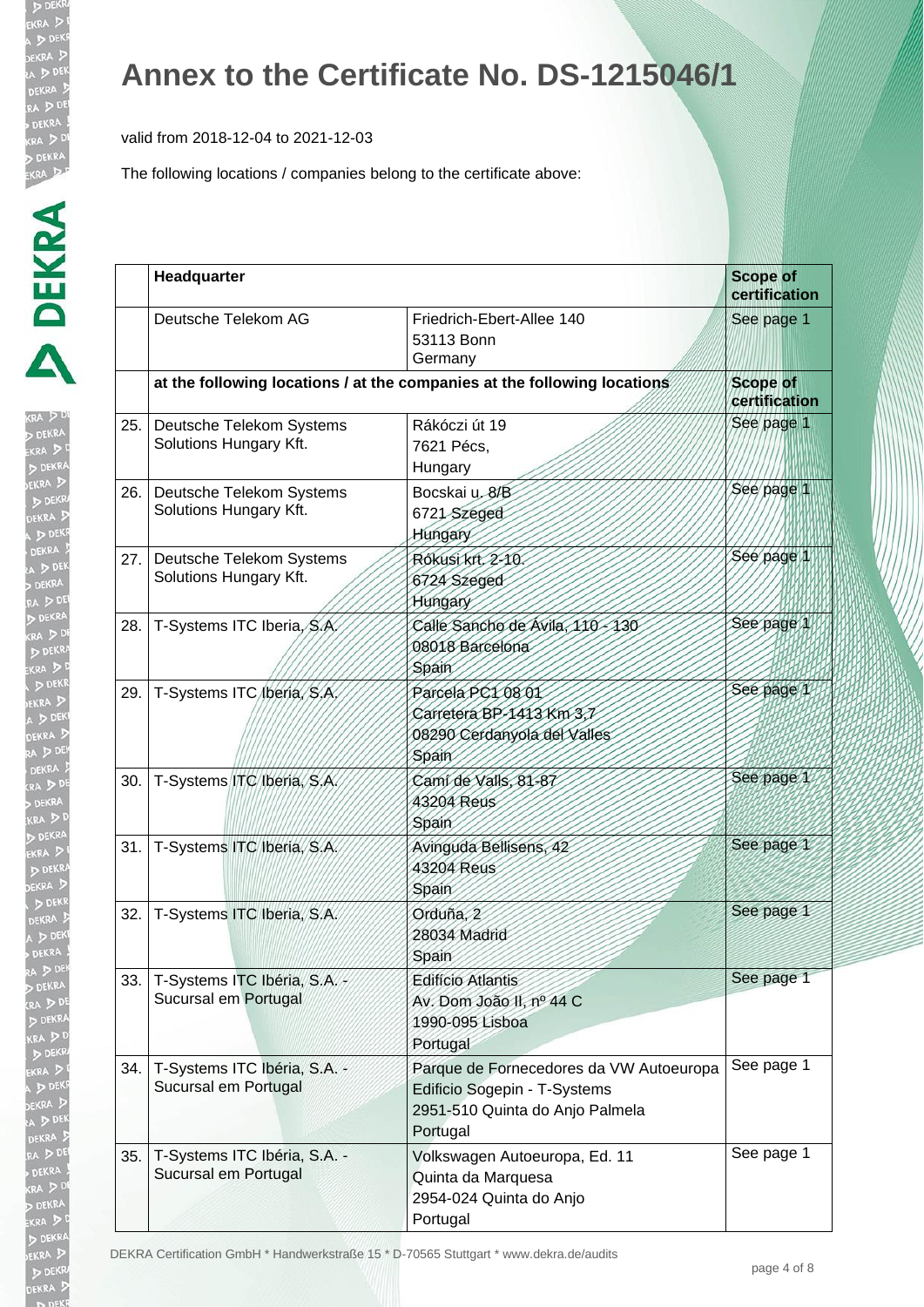valid from 2018-12-04 to 2021-12-03

| Ъ                                                                                           |     | Deut                   |
|---------------------------------------------------------------------------------------------|-----|------------------------|
|                                                                                             |     | at th                  |
| KRA DDI<br><b>DEKRA</b><br>ekra D <sup>e</sup><br>D DEKRA<br>DEKRA D                        | 36. | T-Sy<br>Com<br>Priva   |
| DEKR<br>DEKRA 5<br>A D DEKI<br>DEKRA<br>A D DEK                                             | 37. | $T-Sy$<br>Com<br>Priva |
| DEKRA<br>RA DE<br>D DEKRA<br>KRA DDE<br>D DEKRA                                             | 38. | $T-Sy$                 |
| EKRA DD<br>DEKR<br>EKRA D<br>A D DEKI<br>DEKRA D<br>RA D DEK                                | 39. | $T-Sy$                 |
| DEKRA 3<br>KRA DE<br>DEKRA<br>KRA DD<br>DEKRA                                               | 40. | $T-Sy$                 |
| EKRA DI<br>D DEKRA<br>DEKRA D<br>DEKR                                                       | 41. | Deut<br>Solu           |
| DEKRA D<br>A DEKI<br><b>DEKRA</b><br>RA D DEK<br>DEKRA                                      | 42. | Deut<br>Solu           |
| <b>RA</b> DE<br>D DEKRA<br>KRA D                                                            | 43. | T-Sy                   |
| DEKR<br>EKRA DI<br>A DEKI<br>DEKRA <sub>2</sub>                                             | 44. | T-Sy                   |
| CA D DEN<br>DEKRA 5<br>RA DE<br><b>DEKRA</b>                                                | 45. | $T-Sy$<br>(Pro         |
| KRA DD<br>DEKRA<br>EKRA D <sup>C</sup><br>D DEKRA<br>EKRA D<br>D DEKR<br>DEKRA <sup>J</sup> |     | <b>DEKRA Certif</b>    |

|      | Headquarter                                                                           |                                                                                                                                     | <b>Scope of</b><br>certification |
|------|---------------------------------------------------------------------------------------|-------------------------------------------------------------------------------------------------------------------------------------|----------------------------------|
|      | Deutsche Telekom AG                                                                   | Friedrich-Ebert-Allee 140<br>53113 Bonn<br>Germany                                                                                  | See page 1                       |
|      |                                                                                       | at the following locations / at the companies at the following locations                                                            | <b>Scope of</b><br>certification |
| 36.  | T-Systems Information and<br>Communication Technology India<br><b>Private Limited</b> | Panchshil Business Park Tower A, Survey<br>Number 20, Village Balewadi, Taluka Havel<br>District Pune 411045<br>India               | See page 1                       |
| 37.1 | T-Systems Information and<br>Communication Technology India<br><b>Private Limited</b> | Umiya Business Bay Tower II,<br>Cessna Business Park,<br>Off Outer Ring Road, Marathanhalli,<br>Bangaluru Karnataka 560037<br>India | See page 1                       |
| 38.  | T-Systems Malaysia Sdn. Bhd                                                           | 2340 Century Square<br>Jalan Usahawan<br>63000 Cyberjaya, Selangor<br>Malaysia                                                      | See page 1                       |
| 39.  | T-Systems México, S.A. de C.V.                                                        | Boulevard Municipio Libre 1933<br>Ex Hacienda Mayorazgo<br>CP 72450<br>Puebla<br>Mexico                                             | See page 1                       |
| 40.  | T-Systems Nederland B.V.                                                              | Van Deventerlaan 33<br>3528 AG Utrecht<br>Netherlands                                                                               | See page 1                       |
| 41.  | <b>Deutsche Telekom Systems</b><br>Solutions Slovakia s.r.o                           | Žriedlová 13<br>04001 Košice<br>Slovakia                                                                                            | See page 1                       |
| 42.  | Deutsche Telekom Systems<br>Solutions Slovakia s.r.o                                  | Moldavská 8/A - 8/B<br>04001 Košice<br>Slovakia                                                                                     | See page 1                       |
| 43.  | T-Systems Schweiz AG                                                                  | Industriestrasse 21<br>3052 Zollikofen<br>Switzerland                                                                               | See page 1                       |
| 44.  | T-Systems Schweiz AG                                                                  | Engehaldenstrasse 12<br>3012 Bern<br>Switzerland                                                                                    | See page 1                       |
| 45.  | T-Systems South Africa Holdings<br>(Proprietary) Limited                              | The Link Building<br>173 Oxford Road<br>Rosebank<br>South Africa                                                                    | See page 1                       |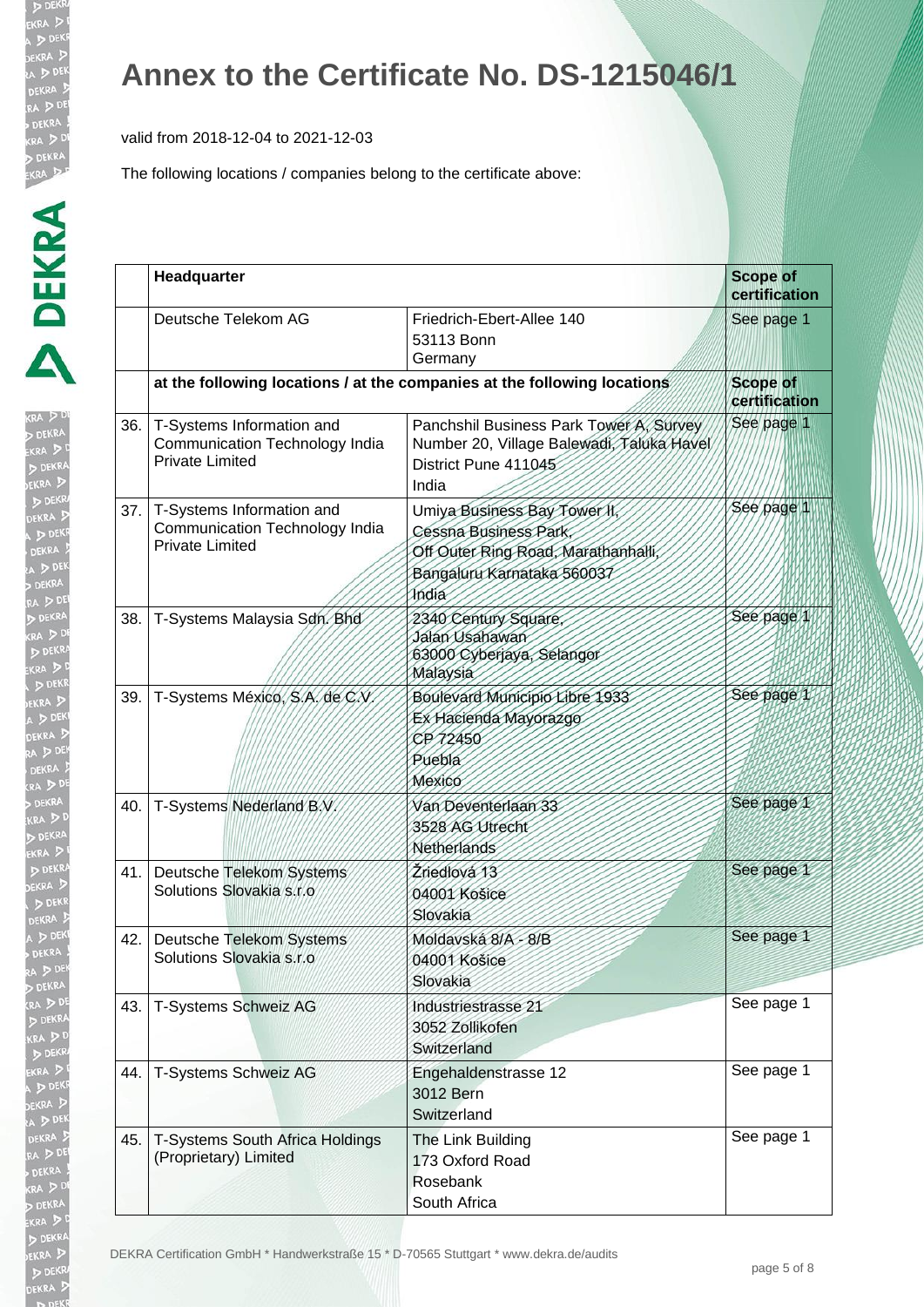valid from 2018-12-04 to 2021-12-03

The following locations / companies belong to the certificate above:

| KRA .<br>ĺ                                                                                                                                                                                                                          |
|-------------------------------------------------------------------------------------------------------------------------------------------------------------------------------------------------------------------------------------|
| j                                                                                                                                                                                                                                   |
|                                                                                                                                                                                                                                     |
|                                                                                                                                                                                                                                     |
|                                                                                                                                                                                                                                     |
|                                                                                                                                                                                                                                     |
|                                                                                                                                                                                                                                     |
| $\ddot{\phantom{a}}$                                                                                                                                                                                                                |
|                                                                                                                                                                                                                                     |
|                                                                                                                                                                                                                                     |
|                                                                                                                                                                                                                                     |
|                                                                                                                                                                                                                                     |
|                                                                                                                                                                                                                                     |
| $\frac{1}{2}$                                                                                                                                                                                                                       |
| R<br>D                                                                                                                                                                                                                              |
|                                                                                                                                                                                                                                     |
|                                                                                                                                                                                                                                     |
|                                                                                                                                                                                                                                     |
|                                                                                                                                                                                                                                     |
|                                                                                                                                                                                                                                     |
|                                                                                                                                                                                                                                     |
|                                                                                                                                                                                                                                     |
| i i de la construcción de la construcción de la construcción de la construcción de la construcción de la construcción de la construcción de la construcción de la construcción de la construcción de la construcción de la con      |
|                                                                                                                                                                                                                                     |
|                                                                                                                                                                                                                                     |
|                                                                                                                                                                                                                                     |
|                                                                                                                                                                                                                                     |
|                                                                                                                                                                                                                                     |
|                                                                                                                                                                                                                                     |
|                                                                                                                                                                                                                                     |
|                                                                                                                                                                                                                                     |
|                                                                                                                                                                                                                                     |
|                                                                                                                                                                                                                                     |
|                                                                                                                                                                                                                                     |
|                                                                                                                                                                                                                                     |
|                                                                                                                                                                                                                                     |
| $\ddot{\phantom{a}}$<br>$\mathbf{p}$                                                                                                                                                                                                |
| i                                                                                                                                                                                                                                   |
| į<br>I                                                                                                                                                                                                                              |
| ľ<br>j                                                                                                                                                                                                                              |
| $\cdot$<br>g                                                                                                                                                                                                                        |
| i de la construcción de la construcción de la construcción de la construcción de la construcción de la construcción de la construcción de la construcción de la construcción de la construcción de la construcción de la const<br>ų |
|                                                                                                                                                                                                                                     |
| フェーニ<br>l<br>t                                                                                                                                                                                                                      |
|                                                                                                                                                                                                                                     |
|                                                                                                                                                                                                                                     |
|                                                                                                                                                                                                                                     |
| k                                                                                                                                                                                                                                   |
|                                                                                                                                                                                                                                     |

|       | Headquarter                                                              |                                                                                                | <b>Scope of</b><br>certification |
|-------|--------------------------------------------------------------------------|------------------------------------------------------------------------------------------------|----------------------------------|
|       | Deutsche Telekom AG                                                      | Friedrich-Ebert-Allee 140<br>53113 Bonn<br>Germany                                             | See page 1                       |
|       |                                                                          | at the following locations / at the companies at the following locations                       | <b>Scope of</b><br>certification |
| 46.   | <b>Deutsche Telekom Business</b><br>Solutions GmbH                       | Landgrabenweg 151<br>53227 Bonn<br>Germany                                                     | See page 1                       |
| 47.1  | Deutsche Telekom Business<br><b>Solutions GmbH</b>                       | Am Gut Wolf 3/9a<br>52070 Aachen<br>Germany                                                    | See page 1                       |
| 48.   | <b>Deutsche Telekom Business</b><br><b>Solutions GmbH</b>                | Holzhauser Strasse 4-8<br>13509 Berlin<br>Germany                                              | See page 1                       |
|       | 49. Deutsche Telekom Business<br><b>Solutions GmbH</b>                   | Friedrich-Ebert-Allee 140<br>53113 Bonn<br>Germany                                             | See page 1                       |
| 50.1  | Deutsche Telekom Business<br>Solutions GmbH                              | Heinrich-Hertz-Strasse 1<br>64295 Darmstadt<br>Germany                                         | See page 1                       |
| 51.1  | Deutsche Telekom Business<br>Solutions GmbH                              | Uberseering 2<br>22297 Hamburg<br>Germany                                                      | See page 1                       |
| 52.   | Deutsche Telekom Business<br>Solutions GmbH                              | Bannwaldallee 42<br>76185 Karlsruhe<br>Germany                                                 | See page 1                       |
| 53. l | <b>Deutsche Telekom Business</b><br>Solutions GmbH                       | Fasanenweg 5<br>70771 Leinfelden<br>Germany                                                    | See page 1                       |
| 54.1  | <b>Deutsche Telekom Business</b><br>Solutions GmbH                       | Mecklenburgring 25<br>66121 Saarbrücken<br>Germany                                             | See page 1                       |
| 55.1  | <b>Deutsche Telekom Business</b><br><b>Solutions GmbH</b>                | Alessandro-Volta-Strasse 11<br>38440 Wolfsburg<br>Germany                                      | See page 1                       |
| 56.   | <b>Deutsche Telekom Business</b><br><b>Solutions GmbH</b>                | Dingolfinger Strasse 1-15<br>81673 München<br>Germany                                          | See page 1                       |
| 57.   | Deutsche Telekom Global Business<br><b>Solutions GmbH</b>                | Rennweg 97-99<br>1030 Wien<br>Austria                                                          | See page 1                       |
| 58.   | Deutsche Telekom<br>Telecomunicações e Serviços do<br><b>Brasil Ltda</b> | Rua Baffin, 32/60 - Chácara Inglesa<br>09750-620 - São Bernardo do Campo / SP<br><b>Brazil</b> | See page 1                       |

DEKRA Certification GmbH \* Handwerkstraße 15 \* D-70565 Stuttgart \* www.dekra.de/audits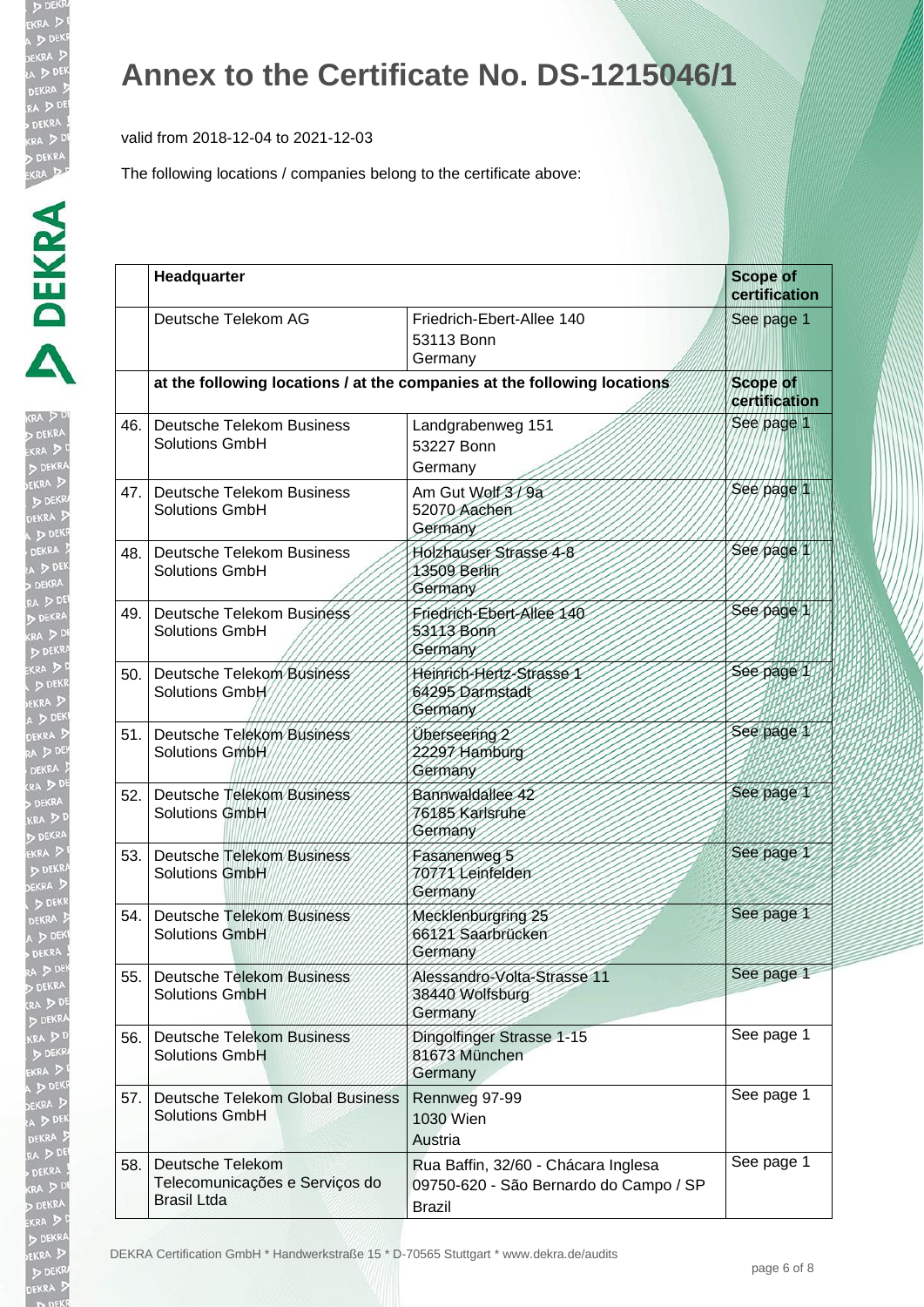valid from 2018-12-04 to 2021-12-03

| KRA<br>ŀ             |
|----------------------|
|                      |
|                      |
|                      |
|                      |
|                      |
|                      |
|                      |
|                      |
|                      |
|                      |
|                      |
| ļ                    |
|                      |
| a<br>20<br>21        |
| $\ddot{\phantom{a}}$ |
|                      |
|                      |
|                      |
|                      |
|                      |
|                      |
|                      |
|                      |
|                      |
|                      |
|                      |
|                      |
|                      |
|                      |
|                      |
|                      |
|                      |
|                      |
|                      |
|                      |
|                      |
| ļ                    |
| I<br>I               |
|                      |
|                      |
| ļ<br>ļ<br>I          |
| ļ                    |
|                      |
| l<br>ļ               |
|                      |
| ļ<br>j               |
|                      |
|                      |
|                      |

|     | Headquarter                                                                        |                                                                                         | <b>Scope of</b><br>certification |
|-----|------------------------------------------------------------------------------------|-----------------------------------------------------------------------------------------|----------------------------------|
|     | Deutsche Telekom AG                                                                | Friedrich-Ebert-Allee 140<br>53113 Bonn<br>Germany                                      | See page 1                       |
|     |                                                                                    | at the following locations / at the companies at the following locations                | <b>Scope of</b><br>certification |
| 59. | Deutsche Telekom Global Business<br>Solutions Iberia S.L.                          | C/ Sancho de Ávila, núm. 110-130<br>08018 Barcelona<br>Spain                            | See page 1                       |
| 60. | Deutsche Telekom Global Business<br>Solutions Iberia S.L.                          | Orduña, 2<br>28034 Madrid<br>Spain                                                      | See page 1                       |
| 61. | Deutsche Telekom Global Business<br>Solutions Ibéria SLU - Sucursal em<br>Portugal | <b>Editício Atlantis</b><br>Av. Dom João II, nº 44 C<br>1990-095 Lisboa<br>Portugal     | Sée page 1                       |
| 62. | DTAG Global Business Solutions<br>México S.A. de C.V.                              | Boulevard Municipio Libre 1933<br>Ex Hacienda Mayorazgo<br>CP 72450<br>Puebla<br>Mexico | See page 1                       |
| 63. | Deutsche Telekom Global Business<br>Solutions Nederland B.V.                       | Van Deventerlaan 31-51<br>3528 AG Utrecht<br><b>Netherlands</b>                         | See page 1                       |
| 64. | Deutsche Telekom Global Business<br><b>Solutions Schweiz AG</b>                    | Industriestrasse 21<br>3052 Zollikofen<br>Switzerland                                   | See page 1                       |
| 65. | I.T.E.N.O.S. International Telecom<br><b>Network Operation Services GmbH</b>       | Bonner Talweg 100<br>53113 Bonn<br>Germany                                              | See page 1                       |
|     | 66.   I.T.E.N.O.S. International Telecom<br><b>Network Operation Services GmbH</b> | Rebstöcker Strasse 25-31 / Kleyerstrasse 90<br>60326 Frankfurt/Main<br>Germany          | See page 1                       |
| 67. | I.T.E.N.O.S. International Telecom<br><b>Network Operation Services GmbH</b>       | <b>Holtdorfer Strasse 35</b><br>53229 Bonn<br>Germany                                   | See page 1                       |
| 68. | I.T.E.N.O.S. International Telecom<br><b>Network Operation Services GmbH</b>       | Vogelsanger Weg 91<br>40470 Düsseldorf<br>Germany                                       | See page 1                       |
| 69. | I.T.E.N.O.S. International Telecom<br><b>Network Operation Services GmbH</b>       | Bauerbergweg 23 - 25<br>22111 Hamburg<br>Germany                                        | See page 1                       |